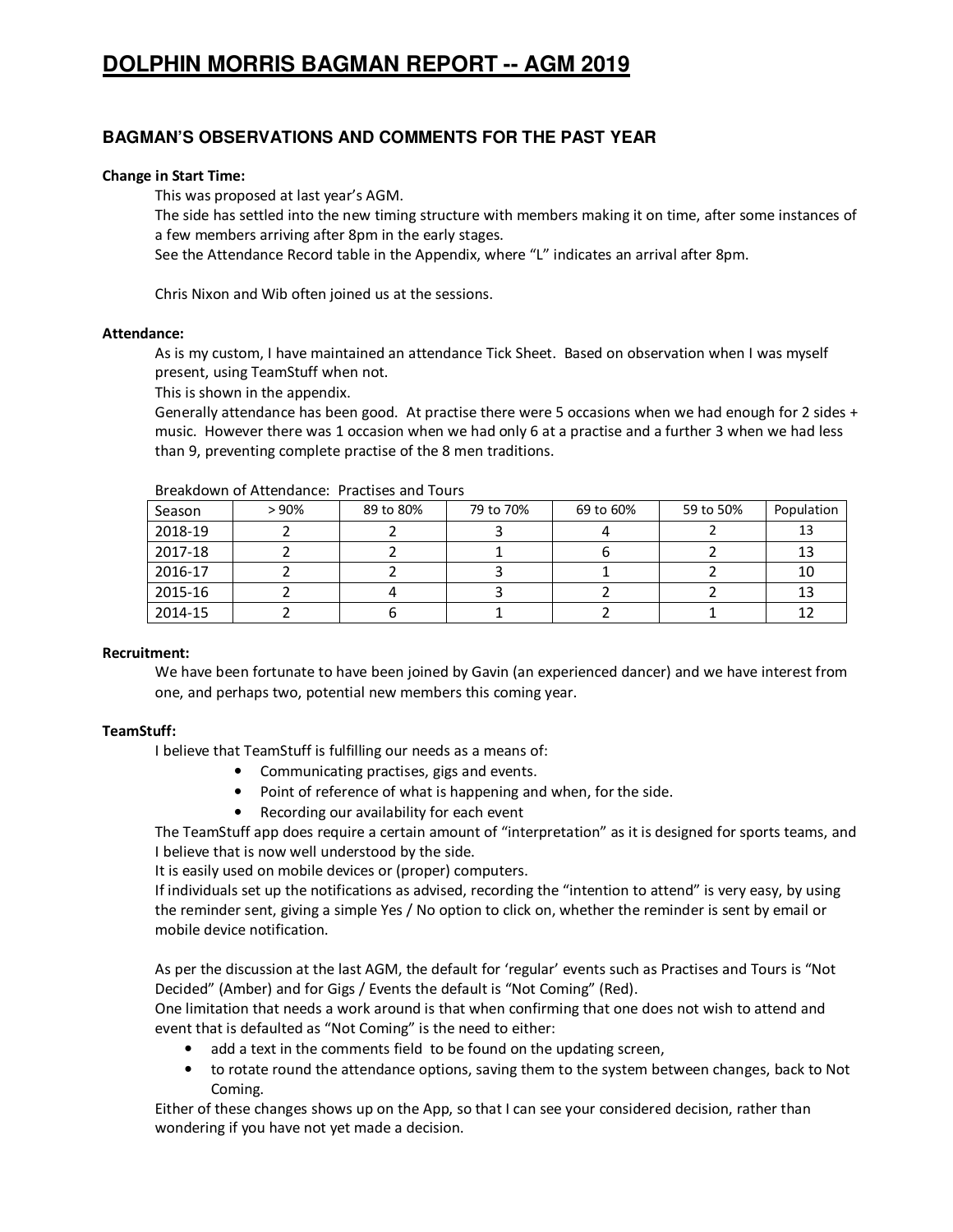In general the take up of TeamStuff has been good, but is not consistently 100% amongst the "regular" attenders, and I get the feeling that some people have got out of the habit of using TeamStuff over the August break.

I ask all 'regular attenders' to use TeamStuff 100% of the time.

For the record: as administrator of TeamStuff I am using the "pro" version as it offers some useful administration facilities. This costs the side £5 per year.

#### **Sponsorship:**

Due to the cancelation of the Ring Jigs Instructional we were not able to take advantage of the Nottingham Brewery sponsorship last year.

I plan to make reference to this, when seeking sponsorship again next year, in a faint hope that we may get two barrels!

#### **What We Did This Year:**

The list below shows that Dolphin have attended 16 events this year. 7 are Team events and 9 Individual events. None of these earned us any income.

Last year the comparable numbers were 11, 5 and 6 respectively, with 1 paid gig.

| Date               | Event                                                                   | Team/Individual Who |                                       |
|--------------------|-------------------------------------------------------------------------|---------------------|---------------------------------------|
|                    | 06-Oct-18 Steam Punk @ The Frame Breakers                               | т                   | AP, BH, CC, MW, RD, IA, MM, IS + Dawn |
|                    | 15-Dec-18 Revs Christmas Revels at Victoria Beeston                     | т                   | MM, MW, IA, GD, RD, DG, WW, ??        |
|                    | 20-Dec-18 Dolphin Carols Night / Party                                  | т                   | All                                   |
| 19-Jan-19          | <b>Ripley Feast</b>                                                     |                     | MW, GD(as Uttox), EM, JM(as Anker)    |
| 26-Jan-19          | Dancing England / Dancing Butchers                                      |                     | MW, NM, RD, WW, IA, AP, MM.           |
|                    | 02-Feb-19 Leicester Feast                                               |                     | MW, GD(as Uttox), EM, JM(as Anker)    |
|                    | 23-Feb-19 Insomaniacs Ball                                              |                     | MW, MM                                |
| 02-Mar-19 Ring ARM |                                                                         |                     | EM                                    |
|                    | 30-Mar-19 JMO Day of Dance - Manchester                                 | т                   | BH,CC,DW,DG,EM,JM,MW,MM               |
|                    | 11-May-19 Hayfield Morris                                               |                     | AP,CC,GD,WW,IA                        |
|                    | 02-Jun-19   1620s House, Donnington-le-Heath: Bradmore Play Reprise     | т                   | AP,BH,CC,DW,DG,IS,IA,MW,NM,WW,MM      |
| 13-Jun-19          | Edward Bellaby's Funeral / Celebration of Life                          |                     | BH, DW, MW, NM, WW, MM (Music by TP)  |
| 19-Jun-19          | Anker's Midsummer Morris @ Baxterley                                    |                     | MM                                    |
| 12-Jul-19          | Chipperfield Weekend                                                    | т                   | EM, JM, GD, 1A, MW, NM, WW, IA, MM    |
| $21$ -Jul-19       | Barbie / Fun Day @ The Swan Milton near Repton. Charity with Uttoxeter. |                     | RD, MM, GD (as Uttox)                 |
| 28-Jul-19          | Deerstock Festival.                                                     | т                   | AP,BH,CC,MW,NM,RD,WW,MM               |

Thanks for turning out good people.

# **Events & Invitations Declined / Not Attended:**

See appendix for the list of these events. There are 36, 15 from the Morris world and 21 from the rest of the world in the past year compared to 50, 21 and 29 respectively last year.

It is clear that Dolphin continues to be easily found, and has a "presence" out in the wider world when people think of the Morris. I continue to believe our "reach" via printed matter and the website is very good and providing us with more opportunities than we can accommodate.

#### **Kit:**

We have stocks of Red and Green Ribbon,  $\frac{y}{x}$  & 1" wide, an estimated 20metre of Baldrick ribbon, a variety of new and used Baldrick badges and a variety of small and medium sized bells. Enough for 2 or perhaps 3 recruits.

#### **Tours Meeting:**

I will set up a Doodle poll to find a night when the maximum of those wanting to take part can attend a meeting to discuss 2020 Tours and

#### **Morris Ring**

The Ring has set up a Portal where a side can update its details, eg contact details and Officers, and download a copy of the Insurance certificate.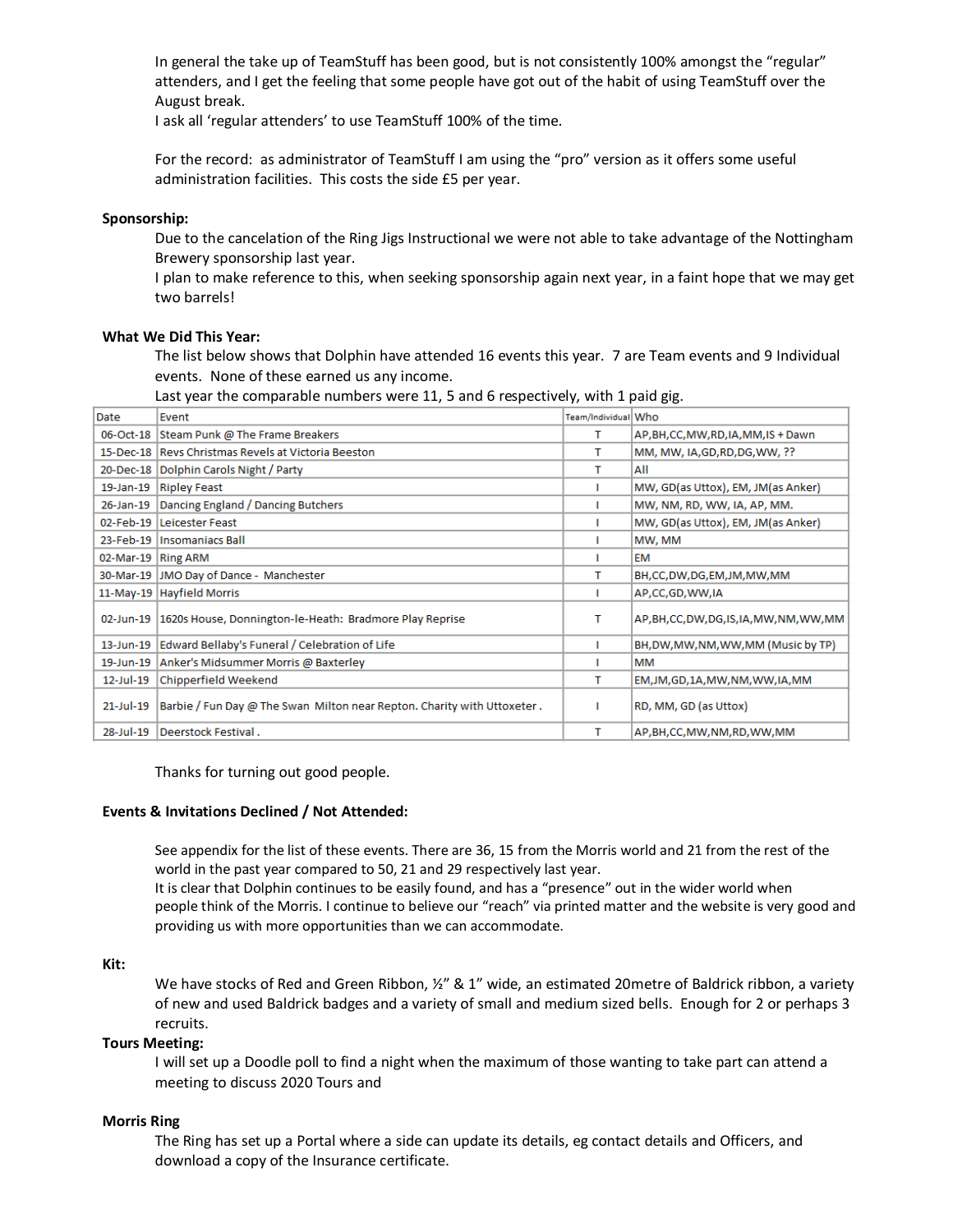### **Upcoming Events:**

Below are some events we have been asked to do or often get invitations to.

| Date           | Event                                                                                                                                         |  |  |  |  |  |  |
|----------------|-----------------------------------------------------------------------------------------------------------------------------------------------|--|--|--|--|--|--|
| 12-Oct-19      | Possible Gig: Cromford Apple Day                                                                                                              |  |  |  |  |  |  |
| 25-Oct-19      | Unconvention of the Illustrious Order of Fools and Beasts (Venue: tbc)                                                                        |  |  |  |  |  |  |
| 09-Nov-19      | Anker Morris Feast (Date to be Confirmed)                                                                                                     |  |  |  |  |  |  |
| 19-Dec-19      | Dolphin Xmas Carols Night / Party. Venue: tbc                                                                                                 |  |  |  |  |  |  |
| $11$ -Jan-20   | SB Wassail: Opportunity for Plough Play????                                                                                                   |  |  |  |  |  |  |
| 17-Jan-20      | Ring Jigs Instructional at SB                                                                                                                 |  |  |  |  |  |  |
| 25-Jan-20      | Ripley Feast (Date to be Confirmed)                                                                                                           |  |  |  |  |  |  |
| 08-Feb-20      | Leicester Morris Feast (Date to be Confirmed)                                                                                                 |  |  |  |  |  |  |
| 01-Mar-20      | Ring ARM (Date to be Confirmed)                                                                                                               |  |  |  |  |  |  |
| 18-Apr-20      | JMO @ Liverpool organised by Mersey Morris                                                                                                    |  |  |  |  |  |  |
| 01-May-20      | Hayfield Carnival (Date to be Confirmed)                                                                                                      |  |  |  |  |  |  |
| 30-May-20      | Thaxted w/e of dance                                                                                                                          |  |  |  |  |  |  |
| 24-Jun-20      | Anker's Midsummer Morris @ Baxterley<br>(Date to be Confirmed)                                                                                |  |  |  |  |  |  |
| 10-Jul-20      | Greensleeves Chipperfield w/e<br>(Date to be Confirmed)                                                                                       |  |  |  |  |  |  |
| 26-Jul-20      | Wedding Celebratory Party @ Thrumpton Hall. Dance spot at 4pm, possibly<br>with music & song. Paying gig. Have a tour and lunch befpre hand?? |  |  |  |  |  |  |
| 22-Aug-20      | Saddlewort Rushcart                                                                                                                           |  |  |  |  |  |  |
| 05-Sep-20      | Plymouth Morris 50th Anniversarys w/e (Also Mayflower 400th Anniversary)                                                                      |  |  |  |  |  |  |
| 15-Sep-20      | Val Scott Gig. We have committed to doing this.                                                                                               |  |  |  |  |  |  |
| <b>Various</b> | Demonstrate the Morris to 1st Gotham Scouts on one Thursday evening.                                                                          |  |  |  |  |  |  |
| tbc            | Combined spot at The Frame Breakers, Ruddington with Knights of<br>Nottingham and Ruddington Belly Dancers. Of interest to the side????       |  |  |  |  |  |  |

I remind you all that I will not say yes on behalf of the side that we will attend/perform at an event, without a basic side of 6 + Music. It is important that you make sure that I am aware of your "No" answers as well as the "Yes" answers.

#### **Tenure of Bagman:**

I am happy to let A.N. Other to take on the Bagman's role as always, but I don't see a queue of candidates. I will continue in the role if that is the side's wish this year.

I have to declare that the role is becoming a tad burdensome, as like many others in the side, there are other things that I want to do in my life. Having to make time to think about and organise Dolphin is becoming a nuisance.

You can all make my task easier by using TeamStuff fully and promptly. Verbal or email messages outside TeamStuff, are useful, but **DO NOT** replace proper responses in Team Stuff. Verbal responses get forgotten and emails have to be found causing extra work for me, which I increasingly resent.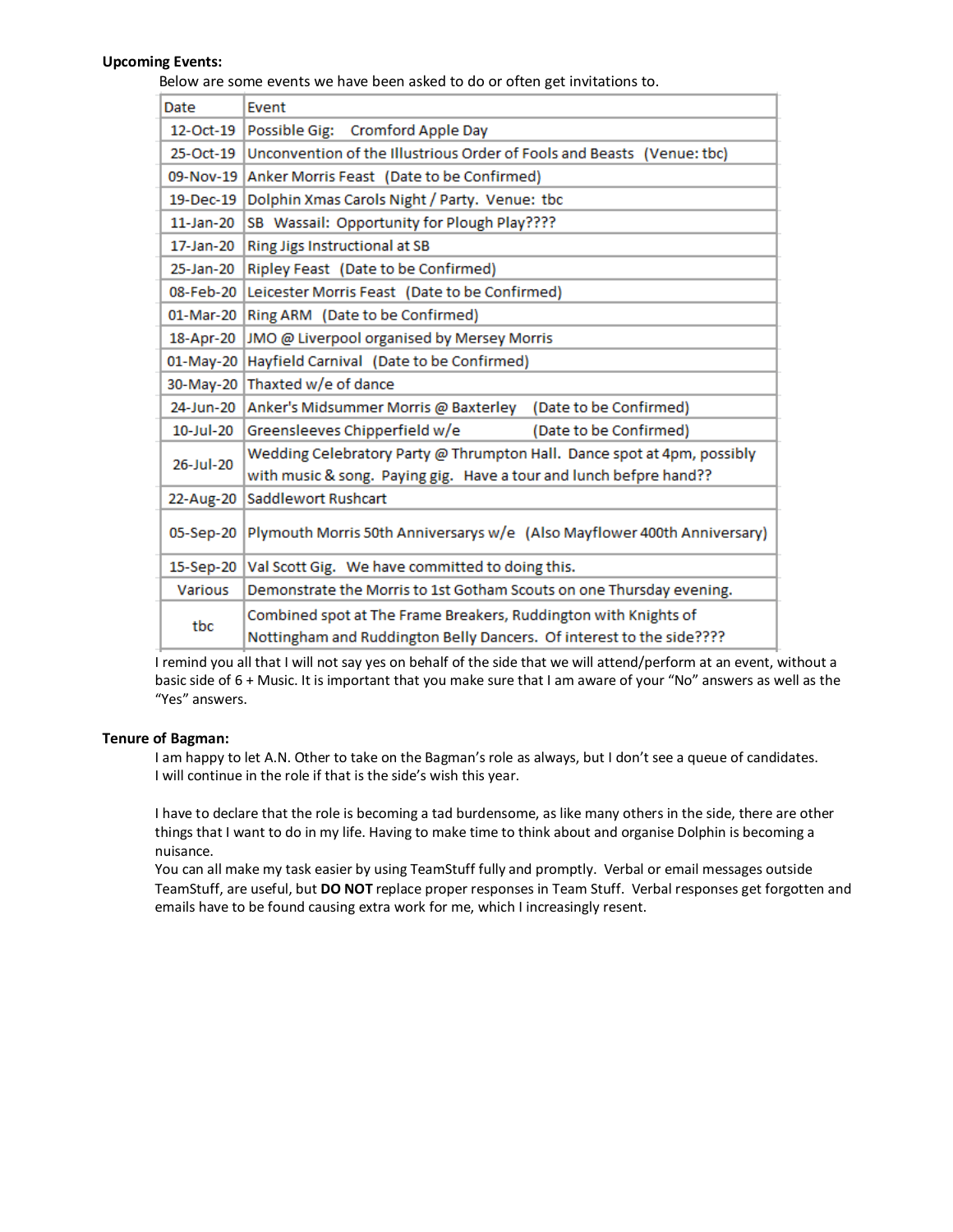# **ATTENDANCE TICK SHEET**

KEY : "Y" = Attended "L" = Arrived after 8pm "A" = Apologies given in advance "X" = Not Present & no apologies

|                                  |                          | Martin Morley | Brian Elliot   | an Ambrose | Clive Cowx | Ray Dawson   | Chris Gigg   | David Gough    | <b>Bob Hine</b> | Matt Langley                | Steve Manning                        | Emma Melville            | Jon Meville                      | Toby Melville                        | Nick Murphy    | Joe Oskiewicz  | Andy Padmore | Steve Parker   | an Stewart   | Wilson Walker | Dave Walters | Michael Wilkinson | Gavin Davison | Present<br>ġ |
|----------------------------------|--------------------------|---------------|----------------|------------|------------|--------------|--------------|----------------|-----------------|-----------------------------|--------------------------------------|--------------------------|----------------------------------|--------------------------------------|----------------|----------------|--------------|----------------|--------------|---------------|--------------|-------------------|---------------|--------------|
|                                  | 06-Sep-16                |               |                |            |            |              |              |                |                 |                             |                                      |                          | NO MEETING - HALL UNAVAILABLE    |                                      |                |                |              |                |              |               |              |                   |               |              |
|                                  | 13-Sep-16                | Y             | x              | А          | Y          | А            | Υ            | Υ              | А               | $\sim$                      | $\sim$                               |                          |                                  |                                      | Υ              | x              | А            | ٠              | Υ            | Υ             | А            | Υ                 | А             | 8            |
|                                  | 20-Sep-16                |               |                |            |            |              |              |                |                 |                             |                                      | <b>AGM</b>               |                                  |                                      |                |                |              |                |              |               |              |                   |               |              |
|                                  | 27-Sep-16                | Y             | А              | L          | Υ          | Υ            | Y            | Υ              | Υ               | $\omega$                    | ÷.                                   | ı.                       | L                                | $\blacksquare$                       | Y              | А              | L            | ÷,             | Υ            | Υ             | Y            | Υ                 | Υ             | 16           |
|                                  | 04-Oct-16                | Y             | А              | А          | А          | Υ            | x            | Υ              | Y               | $\sim$                      | $\sim$                               | $\overline{\phantom{a}}$ | $\sim$                           | $\sim$                               | Υ              | x              | А            | $\blacksquare$ | Υ            | Υ             | Υ            | Υ                 | Υ             | 10           |
|                                  | 11-Oct-16                | Y             | А              | A          | Υ          | Υ            | А            | Υ              | Y               | $\omega$                    | $\blacksquare$                       | $\blacksquare$           | $\blacksquare$                   | $\blacksquare$                       | Υ              | x              | x            | $\omega$       | Υ            | Υ             | Y            | Υ                 | Α             | 10           |
|                                  | 18-Oct-16                | Y             | Υ              | А          | Υ          | А            | Υ            | Υ              | Y               | $\sim$                      | $\sim$                               | $\overline{\phantom{a}}$ | $\overline{\phantom{a}}$         | $\blacksquare$                       | Y              | x              | Υ            | $\sim$         | A            | А             | L            | Υ                 | А             | 10           |
|                                  | 25-Oct-16                | Y             | L              | L          | Y          | Y            | А            | L              | А               | $\omega$                    | $\sim$                               | L                        | L.                               | $\blacksquare$                       | Y              | x              | Y            | $\omega$       | A            | Y             | Y            | Y                 | А             | 13           |
|                                  | 01-Nov-16                | Y             | А              | L          | Y          | А            | Υ            | Y              | А               | $\omega$                    | $\mathcal{L}_{\mathcal{A}}$          | $\sim$                   | $\sim$                           | $\omega$                             | Y              | x              | x            | $\omega$       | А            | Y             | x            | Y                 | Y             | 9            |
|                                  | 08-Nov-16                | Υ             | L              | L          | Υ          | Υ            | Y            | Υ              | Y               | $\mathcal{L}$               | $\mathcal{L}$                        | $\omega$                 | $\blacksquare$                   | $\omega$                             | Υ              | x              | А            | $\omega$       | А            | А             | Υ            | Υ                 | А             | 11           |
|                                  | 15-Nov-16                | Υ             | А              | L          | Υ          | Υ            | А            | L              | Y               | $\omega$<br>$\omega$        | $\mathbb{Z}^2$                       | $\sim$                   | $\blacksquare$                   | $\blacksquare$                       | А              | x              | Υ            | $\omega$       | А            | Υ             | А            | Y                 | Υ             | 10           |
|                                  | 22-Nov-16                | Y             | А              | L          | Υ<br>Y     | Y            | Y<br>Y       | А              | Υ               | $\omega$                    | $\omega$<br>$\omega$                 | $\Box$<br>÷,             | $\blacksquare$                   | $\omega$<br>$\overline{\phantom{a}}$ | Υ<br>Y         | x              | А            | $\omega$<br>ä, | Y            | Y             | Y            | А                 | Y             | 11           |
|                                  | 29-Nov-16<br>06-Dec-16   | Y<br>Υ        | А<br>Υ         | А<br>Y     | Y          | Υ<br>Y       | A            | х<br>А         | А<br>Y          | $\omega$                    | ÷.                                   | ÷,                       | $\blacksquare$<br>÷,             | ä,                                   | Y              | x<br>x         | L<br>Y       | ÷.             | L<br>Υ       | Y<br>Y        | А<br>А       | Υ<br>Υ            | Y<br>x        | 10<br>11     |
|                                  | 13-Dec-16                | Υ             | А              | А          | Υ          | Y            | Υ            | L              | А               | ÷                           |                                      |                          |                                  |                                      | А              | x              | x            |                | Υ            | Υ             | А            | Υ                 | А             | 8            |
|                                  | 20-Dec-16                |               |                |            |            |              |              |                |                 |                             |                                      |                          | <b>XMAS CAROLS NIGHT / PARTY</b> |                                      |                |                |              |                |              |               |              |                   |               |              |
|                                  | 27-Dec-16                |               |                |            |            |              |              |                |                 |                             |                                      |                          | <b>NO PRACTICE</b>               |                                      |                |                |              |                |              |               |              |                   |               |              |
|                                  | 03-Jan-17                | Y             | x              | Y          | А          | Y            | А            | Y              | Y               | $\omega$                    | ÷.                                   | ÷,                       | $\sim$                           | $\blacksquare$                       | Y              | x              | А            | $\omega$       | Y            | А             | Y            | Y                 | А             | 9            |
|                                  | $10$ -Jan- $17$          | Y             | А              | Y          | Y          | Y            | Y            | х              | L               | $\omega$                    | ÷.                                   | ÷.                       | ÷.                               | ÷.                                   | Y              | x              | x            | Y              | А            | Y             | Y            | Y                 | x             | 11           |
|                                  | 17-Jan-17                | Υ             | x              | Y          | А          | Υ            | Y            | Y              | Υ               | $\mathcal{L}$               | $\mathcal{L}$                        | $\sim$                   | ÷.                               | $\omega$                             | Υ              | x              | Υ            | X.             | А            | Y             | Y            | Υ                 | Y             | 12           |
|                                  | 24-Jan-17                | Υ             | x              | Y          | Υ          | Υ            | L            | Υ              | А               | $\mathbf{r}$                | $\mathbf{r}$                         | Y                        | Y                                | $\omega$                             | Υ              | L              | Υ            | Y              | А            | А             | Y            | Υ                 | Υ             | 15           |
|                                  | 31-Jan-17                | Υ             | x              | A          | Y          | Y            | Y            | Y              | Υ               | $\sim$                      | $\omega$                             | $\mathbb{Z}$             | $\omega$                         | $\omega$                             | Y              | A              | x            | Y              | A            | А             | Y            | Y                 | А             | 10           |
|                                  | 07-Feb-17                | Y             | x              | Y          | Y          | L            | А            | Y              | А               | $\omega$                    | ÷.                                   | $\sim$                   | $\sim$                           | $\overline{\phantom{a}}$             | А              | x              | x            | Y              | A            | А             | Y            | Y                 | Y             | 9            |
|                                  | 14-Feb-17                | Y             | х              | Y          | Y          | Y            | А            | Y              | А               | $\omega$                    | $\sim$                               | ÷.                       | ÷.                               | ÷.                                   | Y              | x              | А            | Y              | Y            | Y             | Y            | Y                 | А             | 11           |
|                                  | 21-Feb-17                | Υ             | А              | Υ          | А          | А            | А            | Υ              | А               | ×,                          | ٠                                    | ÷.                       | ÷                                | ÷                                    | А              | x              | x            | А              | Υ            | Υ             | Y            | Υ                 | Υ             | 8            |
|                                  | 28-Feb-17                | Y             | x              | Y          | Υ          | Υ            | А            | x              | L               | $\mathcal{L}$               | $\mathcal{L}$                        | ÷                        | $\omega$                         | $\omega$                             | x              | x              | x            | A              | Y            | Υ             | Y            | Υ                 | Υ             | 10           |
|                                  | 07-Mar-17                | Y             | А              | Y          | Υ          | Υ            | А            | Υ              | Υ               | $\omega$                    | $\sim$                               | Y                        | Y                                | $\omega$                             | Υ              | Y              | x            | А              | Υ            | Υ             | Υ            | Υ                 | А             | 14           |
|                                  | 14-Mar-17                | Υ             | А              | Y          | Y          | Y            | А            | Y              | Y               | $\omega$                    | $\omega$                             | $\mathbb{Z}$             | $\sim$                           | $\omega$                             | L              | x              | Y            | A              | Y            | Y             | Y            | Y                 | Y             | 13           |
|                                  | 21-Mar-17                | Y             | А              | А          | А          | Y            | Y            | x              | А               | $\omega$                    | ÷.                                   | Y                        | Y                                | $\overline{\phantom{a}}$             | Y              | Y              | L            | А              | Y            | А             | Y            | Y                 | Y             | 12           |
|                                  | 28-Mar-17                | Y             | А              | Y          | Y          | Υ            | А            | г              | Y               | $\omega$<br>÷.              | $\omega$                             | ÷.                       | ÷.<br>÷                          | ä,<br>٠                              | Y              | Y              | x            | А              | Y            | Y             | Y            | Y                 | x             | 12           |
|                                  | 04-Apr-17<br>11-Apr-17   | Υ<br>Υ        | x<br>А         | Υ<br>Y     | Υ<br>Y     | А<br>А       | А<br>А       | Υ<br>А         | А<br>Υ          | ÷.                          | ٠<br>÷.                              | $\sim$<br>÷.             | ÷                                | ÷                                    | Υ<br>А         | Υ<br>Y         | А<br>А       | А<br>A         | Υ<br>А       | Υ<br>А        | Y<br>А       | Υ<br>Υ            | Υ<br>А        | 11<br>6      |
|                                  | 18-Apr-17                | А             | А              | Υ          | Υ          | Υ            | А            | Υ              | Y               | $\mathbf{r}$                | $\blacksquare$                       | А                        | А                                | $\blacksquare$                       | Υ              | x              | Υ            | А              | ????         | А             | Y            | Υ                 | Y             | 10           |
|                                  | 25-Apr-17                | Y             | А              | Υ          | А          | Υ            | А            | А              | Y               | $\omega$                    | $\omega$                             | А                        | $\overline{A}$                   | $\blacksquare$                       | Υ              | x              | Υ            | A              | Y            | Υ             | Y            | Υ                 | x             | 10           |
| <b>TOUR 1</b>                    | 02-May-17                | Y             | А              | Y          | Υ          | Y            | А            | Y              | Y               | $\omega$                    | ÷                                    | А                        | А                                | $\omega$                             | Y              | Y              | Y            | А              | Υ            | Υ             | Y            | Υ                 | Y             | 14           |
| <b>TOUR 2</b>                    | 09-May-17                | А             | А              | А          | Υ          | Υ            | А            | А              | Y               | $\mathcal{L}_{\mathcal{A}}$ | ÷.                                   | A                        | A                                | $\blacksquare$                       | Y              | А              | Y            | A              | Y            | γ             | Y            | Υ                 | А             | 9            |
| <b>TOUR3</b>                     | 16-May-17                | Υ             | Α              | Υ          | Υ          | Υ            | А            | А              | A               | $\blacksquare$              | $\overline{\phantom{a}}$             | Y                        | Y                                | $\blacksquare$                       | Υ              | x              | Υ            | A              | А            | Υ             | Υ            | Υ                 | Υ             | 12           |
| <b>TOUR4</b>                     | 23-May-17                | А             | А              | Y          | Y          | Υ            | А            | А              | Y               | $\blacksquare$              | $\tilde{\phantom{a}}$                | А                        | А                                | $\omega$                             | Υ              | А              | Υ            | A              | Υ            | Υ             | Y            | Υ                 | Υ             | 11           |
| <b>TOUR 5</b>                    | 30-May-17                | Y             | А              | A          | А          | Y            | А            | Y              | Y               | $\omega$                    | $\omega$                             | Y                        | Y                                | $\omega$                             | Y              | А              | Y            | A              | Y            | Y             | А            | Y                 | Y             | 12           |
| <b>TOUR 6</b>                    | 06-Jun-17                | Υ             | А              | Y          | Y          | А            | А            | А              | Y               | $\omega$                    | $\omega$                             | Y                        | Y                                | $\omega$                             | Y              | x              | Y            | A              | Y            | Y             | Y            | Y                 | А             | 12           |
| <b>TOUR 7</b>                    | 13-Jun-17                | Y             | А              | А          | Υ          | Υ            | А            | x              | Y               | $\omega$                    | $\omega$                             | А                        | A                                | $\omega$                             | А              | x              | Y            | A              | Υ            | Υ             | Y            | Υ                 | Ÿ             | 10           |
| <b>TOUR 8</b>                    | 20-Jun-17                | Y             | x              | Y          | А          | Υ            | Y            | Y              | А               | $\mathcal{L}$               | $\mathbf{r}$                         | Y                        | Y                                | $\omega$                             | Υ              | x              | Α            | А              | Υ            | Υ             | A            | Υ                 | Υ             | 12           |
| <b>TOUR 9</b>                    | 27-Jun-17                | Υ             | А              | A          | Υ          | Υ            | A            | А              | X               | ÷                           |                                      | A                        | A                                |                                      | Y              | X              | Υ            | A              | Υ            | Y             | Ÿ            | Υ                 | Ÿ             | 10           |
| <b>TOUR 10</b>                   | 04-Jul-17                | Υ             | А              | Υ          | Υ          | Υ            | А            | А              | Υ               | $\omega$                    | $\mathbb{Z}^2$                       | A                        | A                                | $\blacksquare$                       | А              | x              | Υ            | А              | Υ            | Υ             | А            | Υ                 | x             | 9            |
| <b>TOUR 11</b>                   | $11$ -Jul-17             | Υ             | А              | Y          | A          | Υ            | А            | Υ              | Υ               | $\omega$                    | $\omega$                             | A                        | A                                | $\blacksquare$                       | Υ              | Υ              | Y            | A              | A            | Υ             | А            | Υ                 | Υ             | 11           |
| <b>TOUR 12</b><br><b>TOUR 13</b> | 18-Jul-17<br>25-Jul-17   | Y<br>Y        | А<br>Y         | А<br>А     | Y<br>Υ     | Y<br>Y       | А<br>А       | А<br>А         | Υ<br>Y          | $\blacksquare$<br>$\omega$  | $\overline{\phantom{a}}$<br>$\omega$ | A<br>Y                   | A<br>Y                           | ٠<br>$\omega$                        | Υ<br>Y         | А<br>А         | Y<br>Y       | A<br>A         | Υ<br>Y       | Y<br>Y        | А<br>А       | Υ<br>Y            | А<br>А        | 9<br>12      |
|                                  |                          |               |                |            |            |              |              |                |                 |                             |                                      |                          |                                  |                                      |                |                |              |                |              |               |              |                   |               |              |
|                                  | <b>Not Attended</b>      | 3             | 38             | 14         | 9          | 7            | 29           | 17             | 14              | 0                           | 0                                    | 10                       | 10                               | 0                                    | 8              | 35             | 19           | 24             | 13           | 9             | 13           | 1                 | 20            |              |
|                                  | of which Apologies given | 3             | 28             | 14         | 9          | 7            | 28           | 12             | 13              | 0                           | 0                                    | 10                       | 10                               | 0                                    | $\overline{7}$ | $\overline{7}$ | 9            | 23             | 13           | 9             | 12           | $\mathbf 1$       | 15            |              |
|                                  | of which no notice given | 0             | 10             | 0          | 0          | 0            | $\mathbf{1}$ | 5              | 1               | 0                           | 0                                    | 0                        | 0                                | 0                                    | 1              | 28             | 10           | $\mathbf{1}$   | 1            | 0             | $\mathbf{1}$ | 0                 | 5             |              |
|                                  | <b>Attended</b>          | 40            | 5              | 29         | 34         | 36           | 14           | 26             | 29              | $\mathbf 0$                 | 0                                    | 10                       | 10                               | 0                                    | 35             | 8              | 24           | 5              | 29           | 34            | 30           | 42                | 23            |              |
|                                  | <b>Total possible</b>    | 43            | 43             | 43         | 43         | 43           | 43           | 43             | 43              | 43                          | 43                                   | 43                       | 43                               | 43                                   | 43             | 43             | 43           | 43             | 43           | 43            | 43           | 43                | 43            |              |
|                                  | % Attended               | 93%           | 12%            | 67%        | 79%        | 84%          | 33%          | 60%            | 67%             | 0%                          | 0%                                   | 23%                      | 23%                              | 0%                                   | 81%            | 19%            | 56%          | 12%            | 67%          | 79%           | 70%          | 98%               | 53%           |              |
|                                  |                          |               |                |            |            |              |              |                |                 |                             |                                      |                          |                                  |                                      |                |                |              |                |              |               |              |                   |               |              |
|                                  | Arrived after 8pm        | $\bf{0}$      | $\overline{2}$ | 6          | 0          | $\mathbf{1}$ | $\mathbf 1$  | $\overline{4}$ | $\overline{2}$  | $\bf{0}$                    | 0                                    | $\overline{2}$           | $\overline{2}$                   | 0                                    | $\mathbf{1}$   | $\mathbf 1$    | 3            | $\mathbf 0$    | $\mathbf{1}$ | 0             | $\mathbf 1$  | $\bf{0}$          | 0             |              |